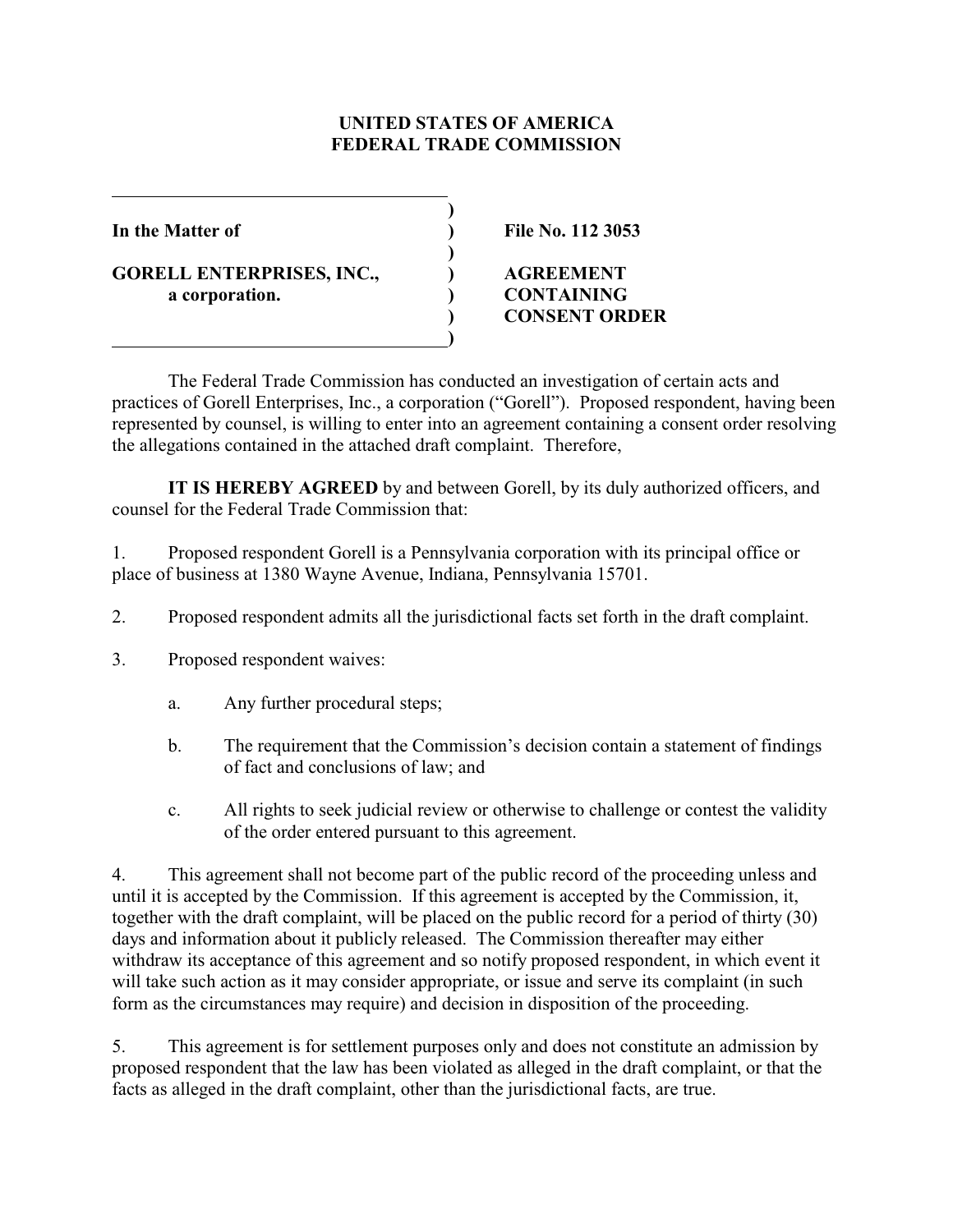6. This agreement contemplates that, if it is accepted by the Commission, and if such acceptance is not subsequently withdrawn by the Commission pursuant to the provisions of Section 2.34 of the Commission's Rules, the Commission may, without further notice to proposed respondent, (1) issue its complaint corresponding in form and substance with the attached draft complaint and its decision containing the following order in disposition of the proceeding, and (2) make information about it public. When so entered, the order shall have the same force and effect and may be altered, modified, or set aside in the same manner and within the same time provided by statute for other orders. The order shall become final upon service. Delivery of the complaint and the decision and order to proposed respondent's address as stated in this agreement by any means specified in Section 4.4(a) of the Commission's Rules shall constitute service. Proposed respondent waives any right it may have to any other manner of service. The complaint may be used in construing the terms of the order. No agreement, understanding, representation, or interpretation not contained in the order or in the agreement may be used to vary or contradict the terms of the order.

7. Proposed respondent has read the draft complaint and consent order. It understands that it may be liable for civil penalties in the amount provided by law and other appropriate relief for each violation of the order after it becomes final.

## **ORDER**

#### **DEFINITIONS**

For purposes of this order, the following definitions shall apply:

1. "Clearly and prominently" means

A. In print communications, the disclosure shall be presented in a manner that stands out from the accompanying text, so that it is sufficiently prominent, because of its type size, contrast, location, or other characteristics, for an ordinary consumer to notice, read and comprehend it;

B. In communications made through an electronic medium (such as television, video, radio, and interactive media such as the Internet, online services, and software), the disclosure shall be presented simultaneously in both the audio and visual portions of the communication. In any communication presented solely through visual or audio means, the disclosure shall be made through the same means through which the communication is presented. In any communication disseminated by means of an interactive electronic medium such as software, the Internet, or online services, the disclosure must be unavoidable. Any audio disclosure shall be delivered in a volume and cadence sufficient for an ordinary consumer to hear and comprehend it. Any visual disclosure shall be presented in a manner that stands out in the context in which it is presented, so that it is sufficiently prominent, due to its size and shade, contrast to the background against which it appears, the length of time it appears on the screen, and its location, for an ordinary consumer to notice, read and comprehend it; and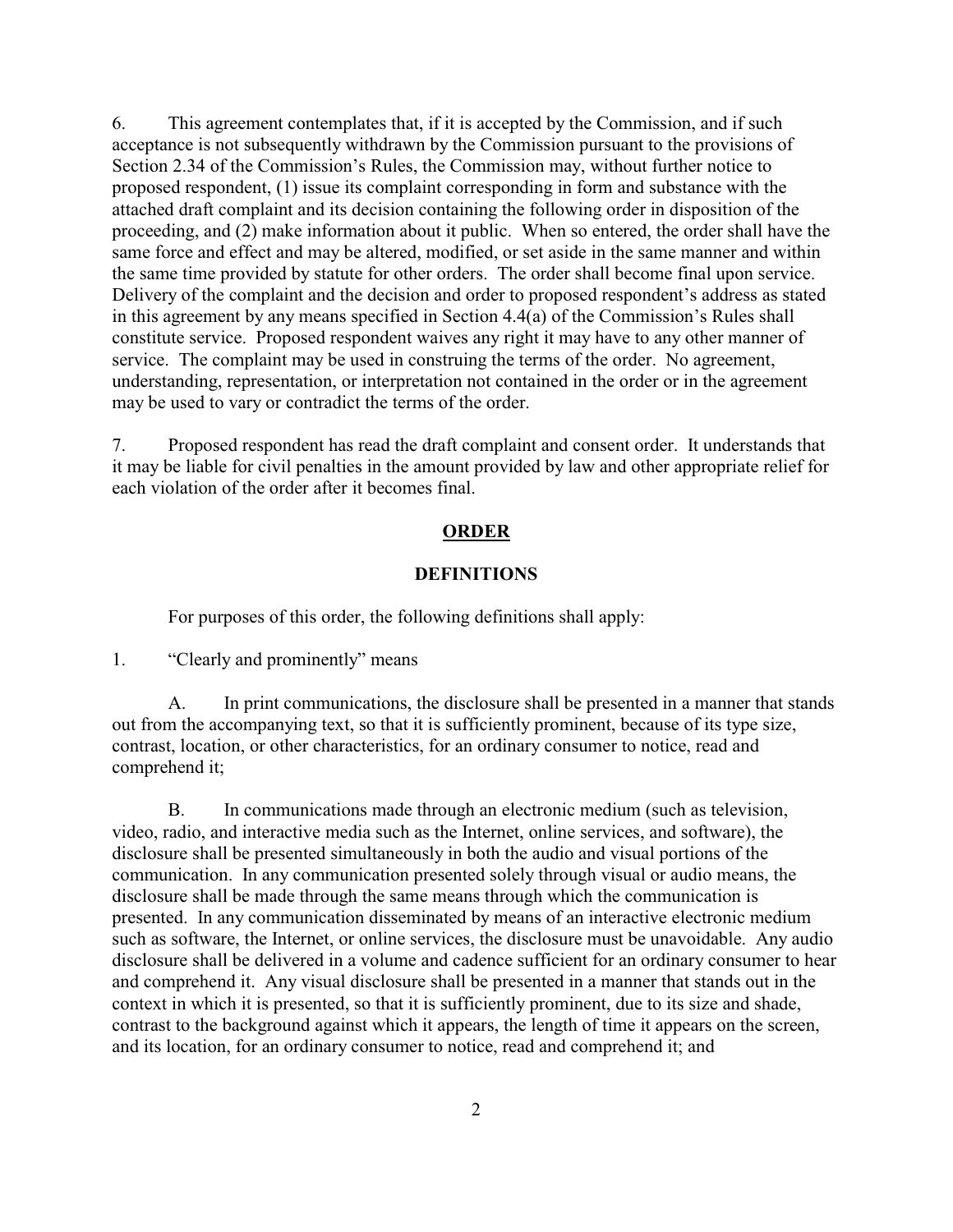C. Regardless of the medium used to disseminate it, the disclosure shall be in understandable language and syntax. Nothing contrary to, inconsistent with, or in mitigation of the disclosure shall be used in any communication.

2. "Close proximity" means on the same print page, web page, online service page, or other electronic page, and proximate to the triggering representation, and not accessed or displayed through hyperlinks, pop-ups, interstitials, or other means.

3. "Commerce" shall mean as defined in Section 4 of the Federal Trade Commission Act, 15 U.S.C. § 44.

4. "Competent and reliable scientific evidence" shall mean tests, analyses, research, or studies that have been conducted and evaluated in an objective manner by qualified persons, that are generally accepted in the profession to yield accurate and reliable results, and that are sufficient in quality and quantity based on standards generally accepted in the relevant scientific fields, when considered in light of the entire body of relevant and reliable scientific evidence, to substantiate that a representation is true.

5. "Covered product or service" means any fenestration product, any component thereof, and any product or any service for which respondent makes any claim about energy savings, energy costs, energy consumption, U-factor, SHGC, R-value, K-value, insulating properties, thermal performance, or energy-related efficacy.

6. "Fenestration product" means any window, sliding glass door, or skylight.

7. "K-value" is a measure of a material's thermal conductivity.

8. Unless otherwise specified, "respondent" shall mean Gorell Enterprises, Inc., its successors and assigns, and its officers, agents, representatives, and employees.

9. "R-value" is a measure of a material's resistance to heat flow.

10. "SHGC" means solar heat gain coefficient, which is the fraction of incident solar radiation admitted through a window, both directly transmitted and absorbed and subsequently released inward.

11. "U-factor" is a measure of the rate of heat loss.

# **I.**

 IT IS ORDERED that respondent, directly or through any corporation, subsidiary, division, or other device, in connection with the manufacturing, labeling, advertising, promotion, offering for sale, sale, or distribution of any covered product or service in or affecting commerce, shall not make any representation, directly or indirectly, expressly or by implication, including through the use of endorsements or trade names that: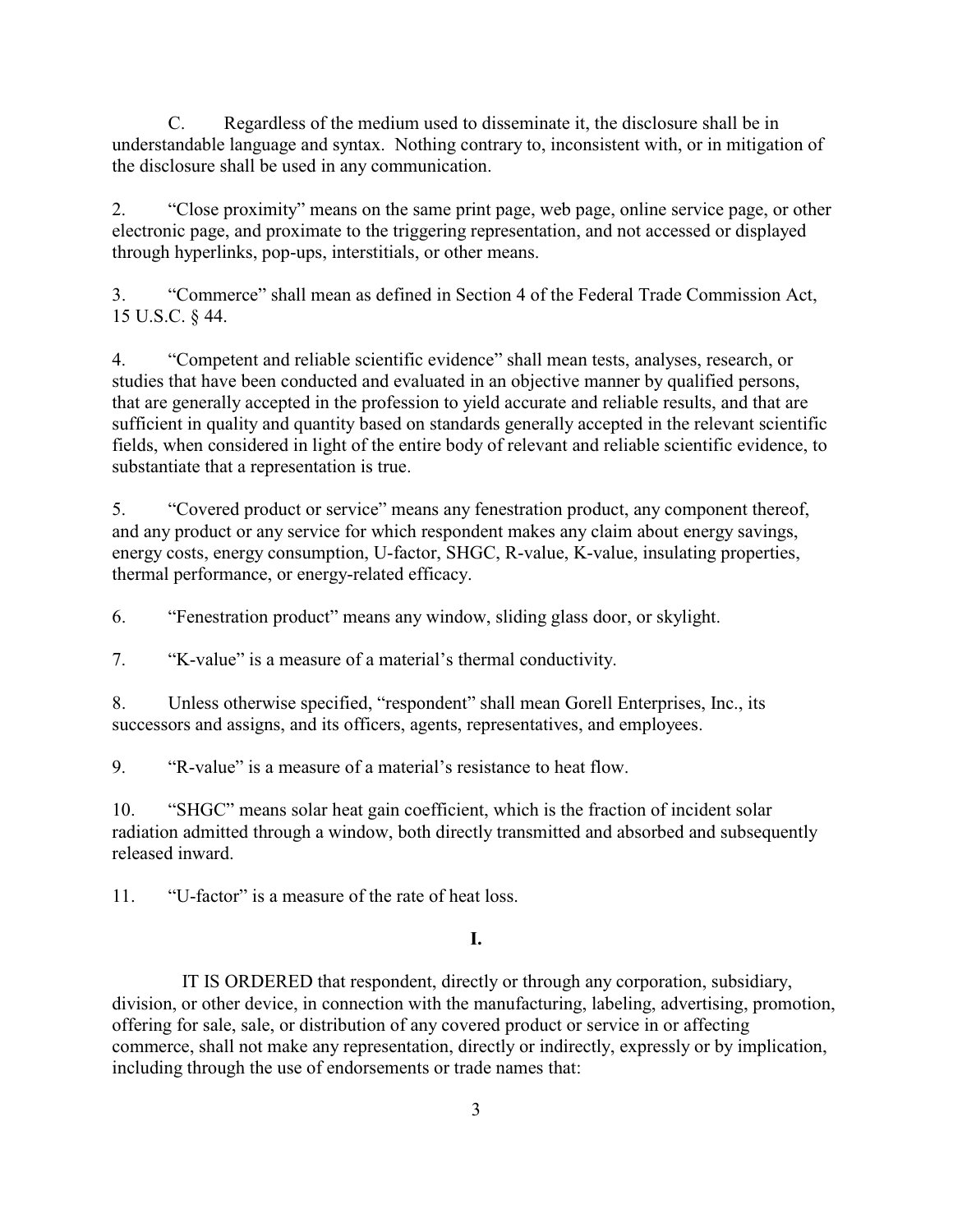- A. Consumers who replace their windows with respondent's windows achieve up to or a specified amount or percentage of energy savings or reduction in heating and cooling costs; or
- B. Respondent guarantees or pledges that consumers who replace their windows with respondent's windows will achieve up to or a specified amount or percentage of energy savings or reduction in heating and cooling costs;

unless the representation is non-misleading and, at the time of making such representation, respondent possesses and relies upon competent and reliable scientific evidence to substantiate that all or almost all consumers are likely to receive the maximum represented savings or reduction.

Provided, however, that if respondent represents that consumers who replace their windows with respondent's windows achieve up to or a specified amount or percentage of energy savings or reduction in heating and cooling costs under specified circumstances, or if respondent guarantees or pledges up to or a specified amount or percentage of energy savings or reduction in heating and cooling costs under specified circumstances, it must disclose those circumstances clearly and prominently in close proximity to such representation, guarantee, or pledge and it must substantiate that all or almost all consumers are likely to receive the maximum represented, guaranteed, or pledged savings or reduction under those circumstances (*e.g.*, when replacing a window of a specific composition in a building having a specific level of insulation in a specific region).

#### **II.**

 IT IS FURTHER ORDERED that respondent, directly or through any corporation, subsidiary, division, or other device, in connection with the manufacturing, labeling, advertising, promotion, offering for sale, sale, or distribution of any covered product or service in or affecting commerce, shall not make any representation, directly or indirectly, expressly or by implication, including through the use of endorsements or trade names:

- A. That any specific number or percentage of consumers who replace their windows with respondent's windows achieve energy savings or reduction in heating and cooling costs; or
- B. About energy consumption, energy savings, energy costs, heating and cooling costs, U-factor, SHGC, R-value, K-value, insulating properties, thermal performance, or energy-related efficacy of any covered product or service;

unless the representation is non-misleading and, at the time of making such representation, respondent possesses and relies upon competent and reliable scientific evidence to substantiate that such representation is true.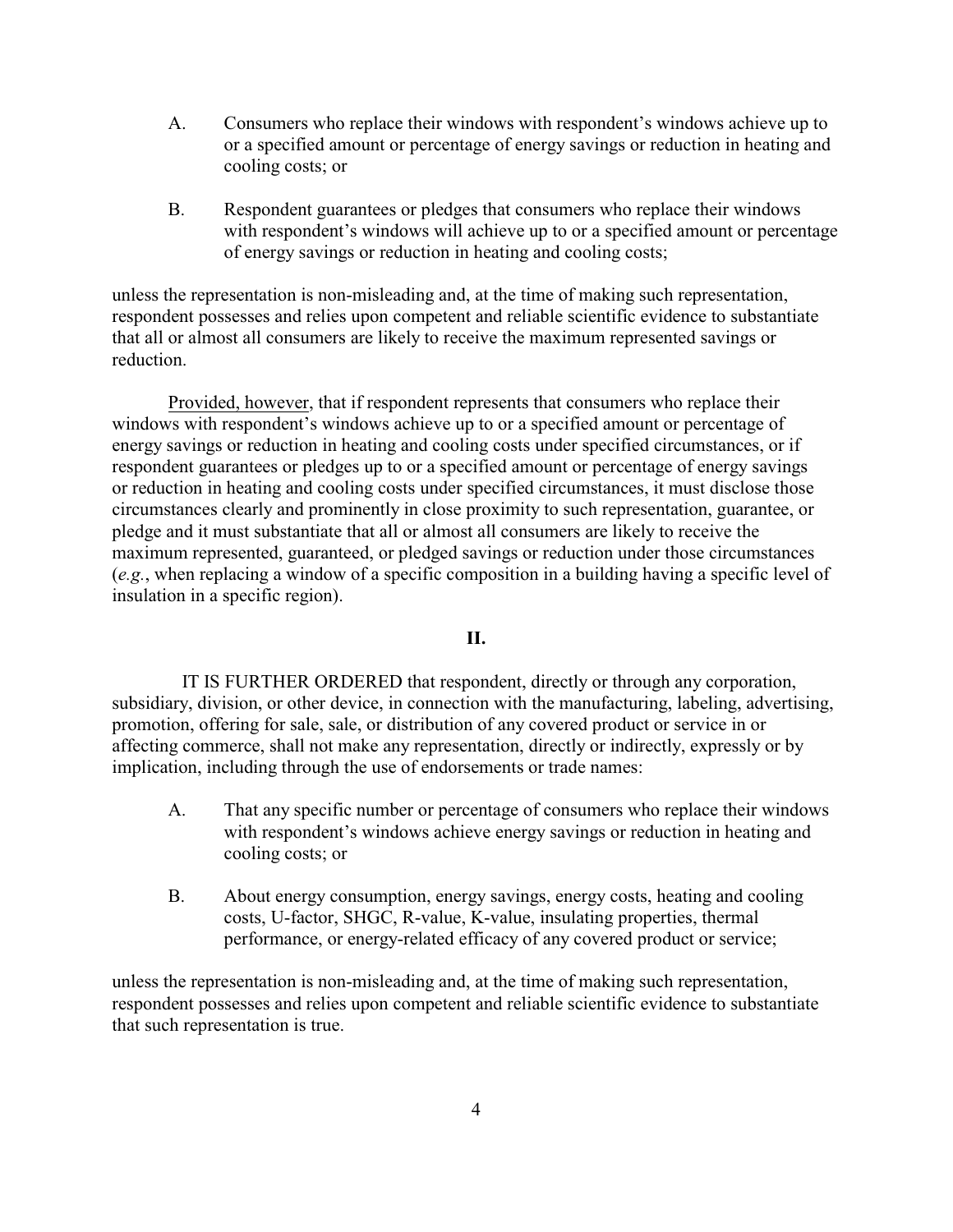IT IS FURTHER ORDERED that respondent, directly or through any corporation, subsidiary, division, or other device, in connection with the manufacturing, labeling, advertising, promotion, offering for sale, sale, or distribution of any covered product or service in or affecting commerce, shall not provide to others the means and instrumentalities with which to make, directly or indirectly, expressly or by implication, including through the use of endorsements or trade names, any false, unsubstantiated, or otherwise misleading representation of material fact. For the purposes of this Part, "means and instrumentalities" shall mean any information, including, but not necessarily limited to, any advertising, labeling, or promotional, sales training, or purported substantiation materials, for use by trade customers in their marketing of any covered product or service, in or affecting commerce.

## **IV.**

IT IS FURTHER ORDERED that respondent Gorell, and its successors and assigns, shall, for five (5) years after the last date of dissemination of any representation covered by this order, maintain and upon request make available to the Federal Trade Commission for inspection and copying:

- A. All advertisements and promotional materials containing the representation;
- B. All materials that were relied upon in disseminating the representation; and
- C. All tests, reports, studies, surveys, demonstrations, or other evidence in its possession or control that contradict, qualify, or call into question the representation, or the basis relied upon for the representation, including complaints and other communications with consumers or with governmental or consumer protection organizations.

#### **V.**

IT IS FURTHER ORDERED that respondent Gorell, and its successors and assigns, shall deliver a copy of this order to all current and future principals, officers, directors, and managers, and to all current and future employees, agents, and representatives having responsibilities with respect to the subject matter of this order, and shall secure from each such person a signed and dated statement acknowledging receipt of the order. Respondent shall deliver this order to current personnel within thirty (30) days after the date of service of this order, and to future personnel within thirty (30) days after the person assumes such position or responsibilities. Respondent shall maintain and upon request make available to the Federal Trade Commission for inspection and copying all acknowledgments of receipt of this order obtained pursuant to this Part.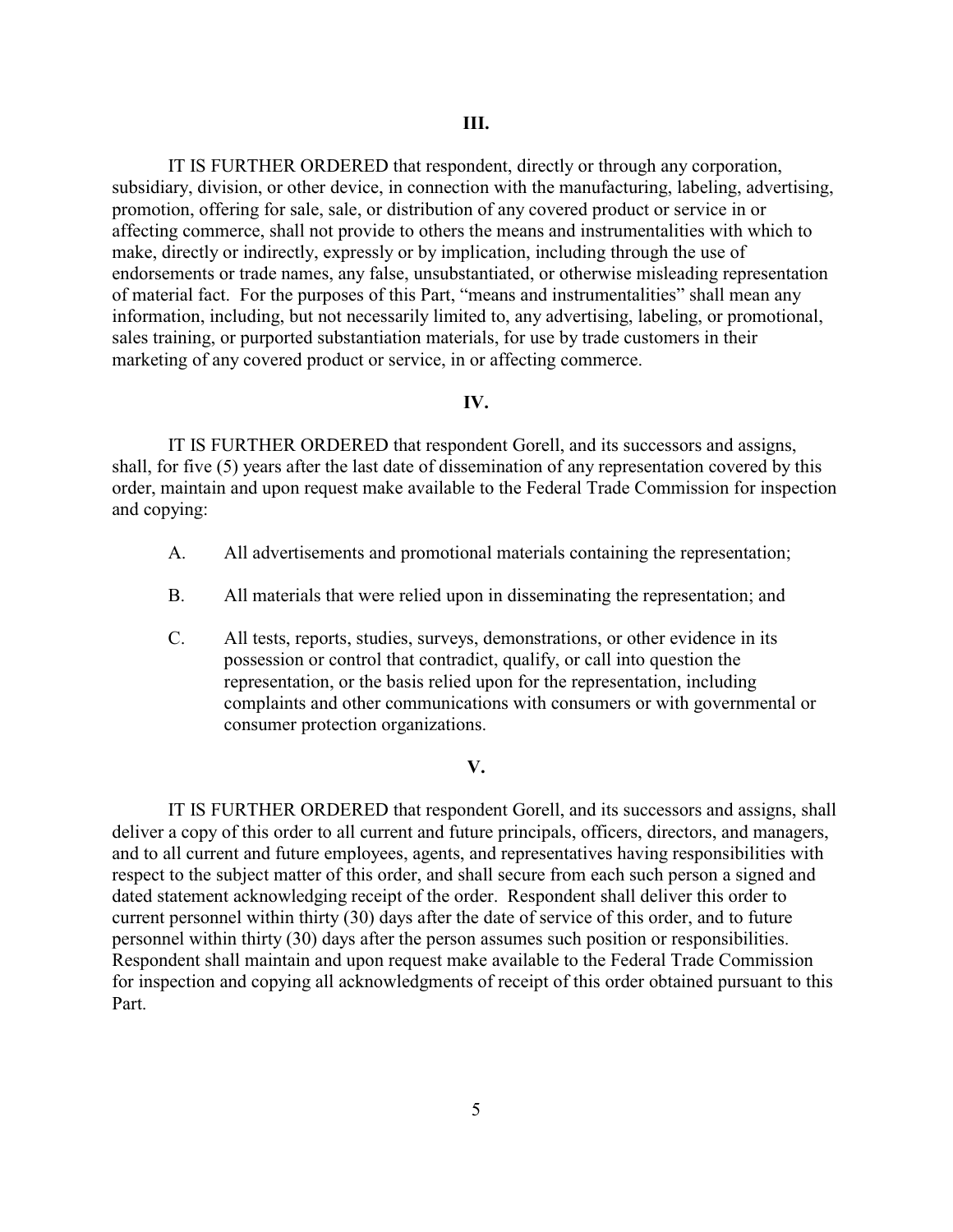IT IS FURTHER ORDERED that respondent Gorell, and its successors and assigns, shall notify the Commission at least thirty (30) days prior to any change in the corporation that may affect compliance obligations arising under this order, including but not limited to a dissolution, assignment, sale, merger, or other action that would result in the emergence of a successor; the creation or dissolution of a subsidiary, parent, or affiliate that engages in any acts or practices subject to this order; the proposed filing of a bankruptcy petition; or a change in the corporate name or address. Provided, however, that, with respect to any proposed change in the corporation about which respondent learns less than thirty (30) days prior to the date such action is to take place, respondent shall notify the Commission as soon as is practicable after obtaining such knowledge. Unless otherwise directed by a representative of the Commission in writing, all notices required by this Part shall be emailed to Debrief@ftc.gov or sent by overnight courier (not the U.S. Postal Service) to: Associate Director for Enforcement, Bureau of Consumer Protection, Federal Trade Commission, 600 Pennsylvania Avenue NW, Washington, DC 20580. The subject line must begin: "Gorell Enterprises, Inc., File No. ..."

## **VII.**

IT IS FURTHER ORDERED that Respondent Gorell, and its successors and assigns, within sixty (60) days after the date of service of this order, shall file with the Commission a true and accurate report, in writing, setting forth in detail the manner and form of its own compliance with this order. Within ten (10) days of receipt of written notice from a representative of the Commission, it shall submit additional true and accurate written reports.

#### **VIII.**

This order will terminate twenty (20) years from the date of its issuance, or twenty (20) years from the most recent date that the United States or the Federal Trade Commission files a complaint (with or without an accompanying consent decree) in federal court alleging any violation of the order, whichever comes later; provided, however, that the filing of such a complaint will not affect the duration of:

- A. Any Part in this order that terminates in less than twenty (20) years;
- B. This order's application to any respondent that is not named as a defendant in such complaint; and
- C. This order if such complaint is filed after the order has terminated pursuant to this Part.

Provided, further, that if such complaint is dismissed or a federal court rules that the respondent did not violate any provision of the order, and the dismissal or ruling is either not appealed or upheld on appeal, then the order will terminate according to this Part as though the complaint had never been filed, except that the order will not terminate between the date such complaint is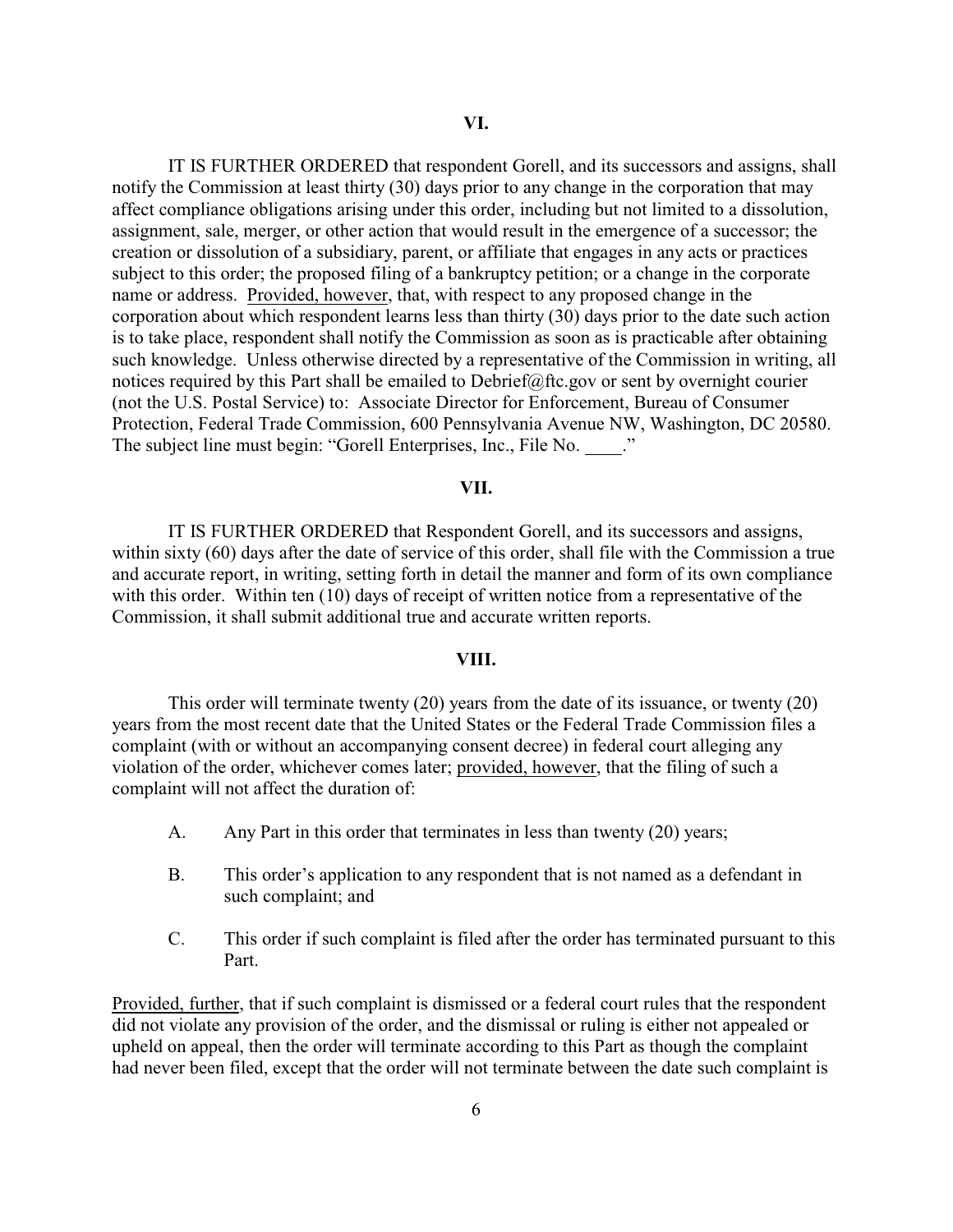filed and the later of the deadline for appealing such dismissal or ruling and the date such dismissal or ruling is upheld on appeal.

# GORELL ENTERPRISES, INC.

By:

l

 $\overline{a}$ 

 $\overline{a}$ 

WAYNE GORELL Date President

STEPHEN S. STALLINGS Date Burns White LLC Attorney for respondent

**JOSHUA S. MILLARD** Date Counsel for the Federal Trade Commission

ZACHARY HUNTER Date Counsel for the Federal Trade Commission

**APPROVED:**

 $\overline{a}$ 

 $\overline{a}$ 

FRANK GORMAN Assistant Director Division of Enforcement